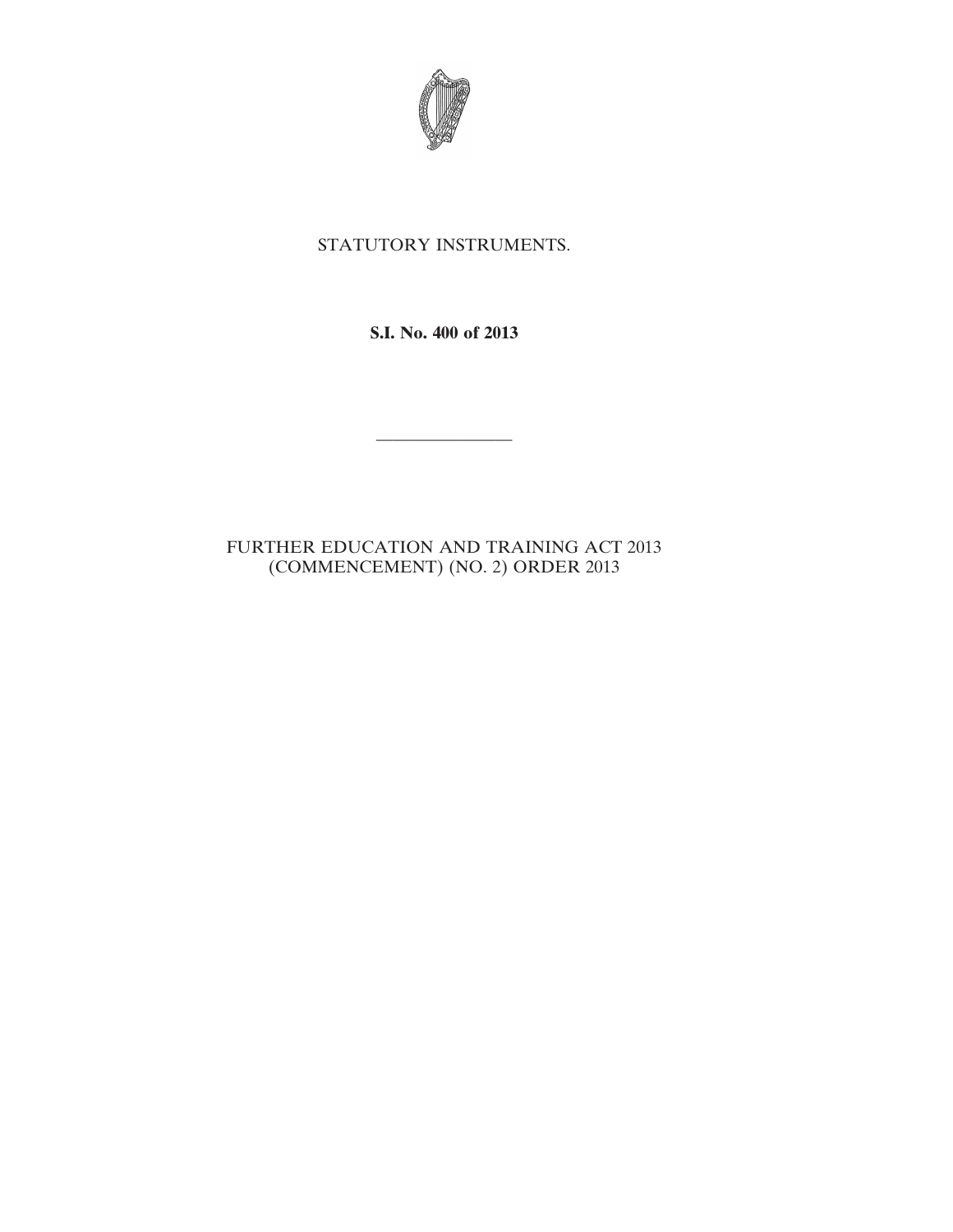## FURTHER EDUCATION AND TRAINING ACT 2013 (COMMENCEMENT) (NO. 2) ORDER 2013

I, RUAIRÍ QUINN, Minister for Education and Skills, in exercise of the powers conferred on me by subsection (2) of section 1 of the Further Education and Training Act 2013 (No. 25 of 2013), hereby make the following order:

1. This Order may be cited as the Further Education and Training Act 2013 (Commencement) (No. 2) Order 2013.

2. The 26th day of October 2013 is appointed as the day upon which the Further Education and Training Act 2013 (No. 25 of 2013), in so far as it is not already in operation, shall come into operation.

L.S.

GIVEN under my Official Seal, 17 October 2013.

> RUAIRÍ QUINN, Minister for Education and Skills.

*Notice of the making of this Statutory Instrument was published in "Iris Oifigiúil" of* 22*nd October*, 2013.